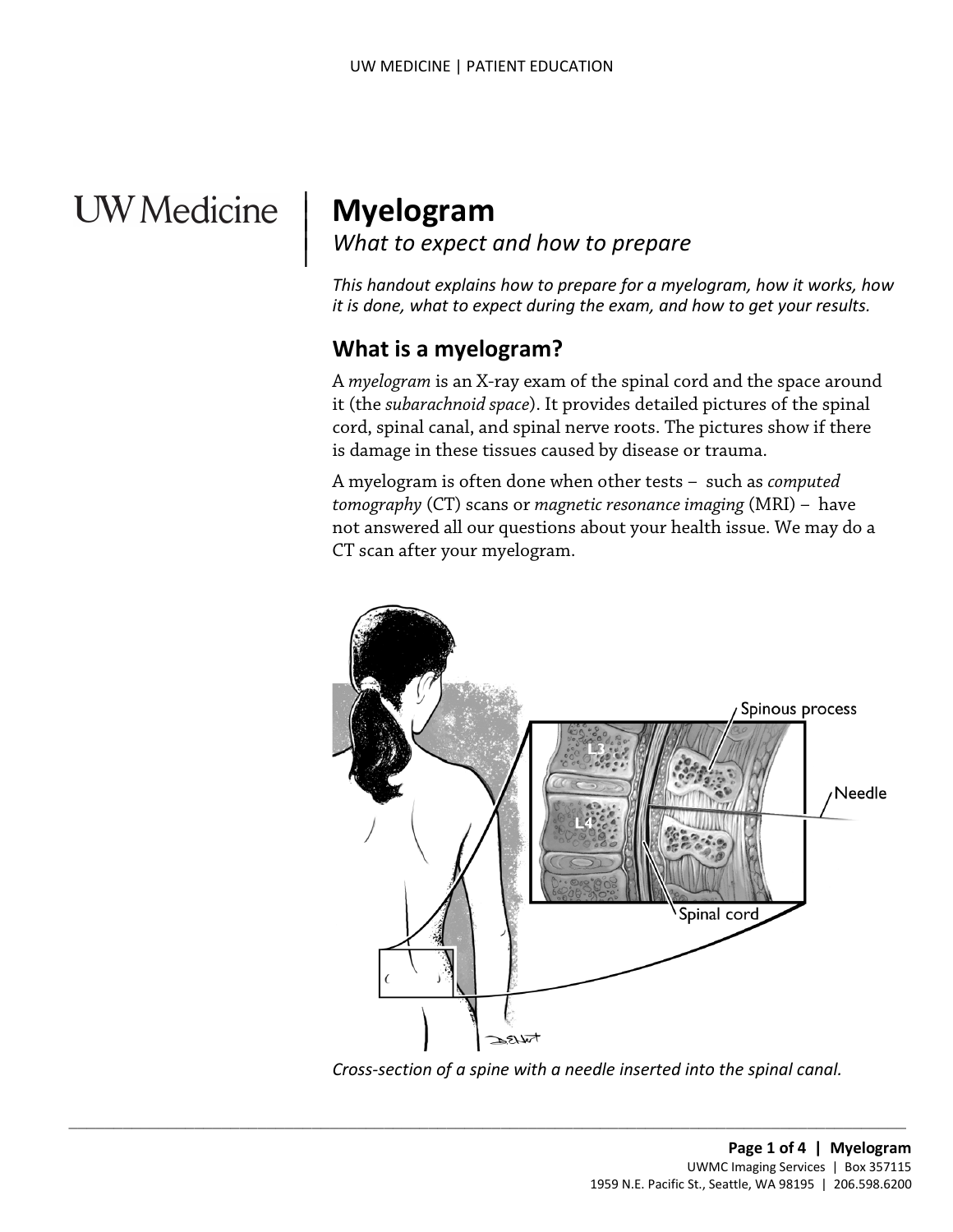#### **How should I prepare for the exam?**

- • Before your exam, tell your primary care provider (PCP) if you:
	- to stop these before the exam and restart them after the exam. – Are taking any medicines that thin your blood (*anticoagulants*). These include Coumadin (warfarin), Plavix, Lovenox, and other pain medicines such as aspirin, ibuprofen (Advil, Motrin, and others) or naproxen (Aleve, Naprosyn, and others). You may need
	- Are taking insulin or pills for diabetes. Check with your diabetes care provider about changing your dose during the time you are not allowed to eat. Please check your glucose level before you arrive for your exam.
- 48 hours before and 24 hours after your exam. - Are taking muscle relaxants or medicines for depression, nause<br>or ADHD. Talk with your PCP about not taking the medicine fo<br>48 hours before and 24 hours after your exam.<br>- Have any allergies to lidocaine (numbing medicin – Are taking muscle relaxants or medicines for depression, nausea, or ADHD. Talk with your PCP about not taking the medicine for
	- contrast, iodine, latex, or tape. – Have any allergies to lidocaine (numbing medicine), betadine,
	- *If you were assigned female at birth:* Tell your provider if you are pregnant or breastfeeding, or if there is any chance you could be pregnant.
	- • Plan to have a responsible adult take you home after your exam. This person may drive you or ride with you on a bus, Uber, or taxi.

## **On the Day of Your Exam**

- • **Starting 2 hours before your exam:** Do **not** eat or drink anything. If you need to take medicines, take them with **only** a small sip of water.
- Bring a list of your medicines when you come for your exam.
- You may need to have bloodwork done on the day of your exam.
- • *If you were assigned female at birth:* **Before** the exam begins, tell the technologist if there is any chance you could be pregnant.

#### **How does the exam work?**

 $\_$  ,  $\_$  ,  $\_$  ,  $\_$  ,  $\_$  ,  $\_$  ,  $\_$  ,  $\_$  ,  $\_$  ,  $\_$  ,  $\_$  ,  $\_$  ,  $\_$  ,  $\_$  ,  $\_$  ,  $\_$  ,  $\_$  ,  $\_$  ,  $\_$  ,  $\_$  ,  $\_$  ,  $\_$  ,  $\_$  ,  $\_$  ,  $\_$  ,  $\_$  ,  $\_$  ,  $\_$  ,  $\_$  ,  $\_$  ,  $\_$  ,  $\_$  ,  $\_$  ,  $\_$  ,  $\_$  ,  $\_$  ,  $\_$  ,

 The *subarachnoid space* is an area around the spinal canal, spinal cord, and nerve roots. This space is filled with *[cerebrospinal fluid](javascript:glossAry()*. This fluid cushions and protects the spinal cord.

For your myelogram, *iodinated contrast* is injected through a needle that is placed in your subarachnoid space. The contrast outlines parts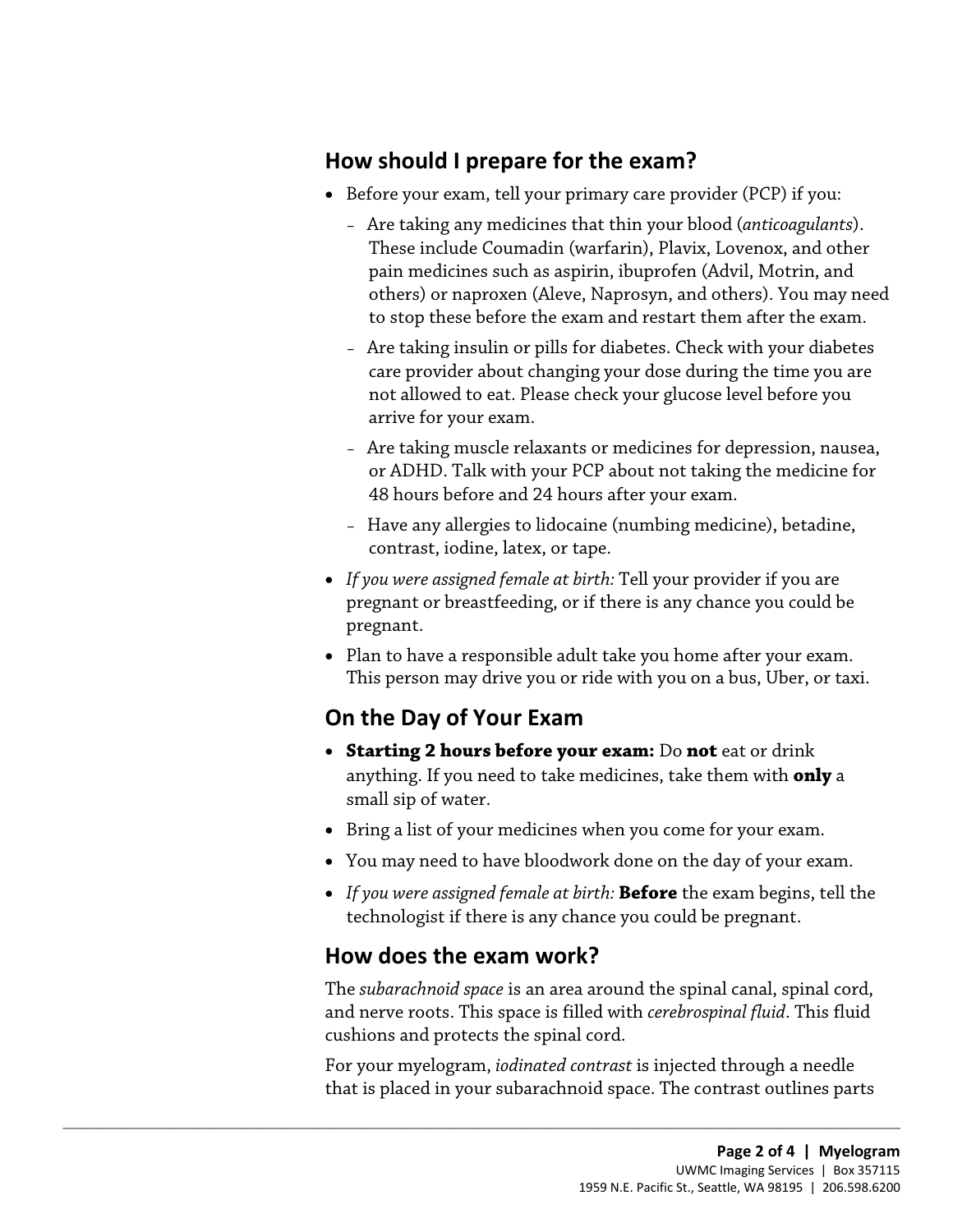of the spine that cannot be seen on normal X-rays. We will take [X-rays](javascript:glossAry()  as the contrast flows into the space.

 to make the contrast run up and down your spine and around the nerve You will be lying on a table for your myelogram. This table can be tilted roots in the spinal cord.

### **What can I expect?**

- A myelogram may be done in the Radiology department.
- The exam will focus on the area of your back or neck where you are feeling symptoms. A type of X-ray called *fluoroscopy* will be used to project pictures of your spine onto a screen.
- We will ask you to change into a hospital gown, pants, and robe.
- vertebrae so that the radiologist can easily insert the needle. You will • We will ask you to lie face down on an X-ray table. We will place a pillow under your belly. This position opens the spaces between you vertebrae so that the radiologist can easily insert the needle. You wi need to stay • We will ask you to lie face down on an X-ray table. We will place a pillow under your belly. This position opens the spaces between your need to stay in this position for about 45 minutes.
	- The radiologist will clean your skin and inject a *local anesthetic*  (numbing medicine) where a needle will be inserted.
	- • The radiologist will inject the iodinated contrast and the X-ray table will be slowly tilted. We will ask you to lie as still as you can while the table is tilted. A footrest and straps or supports will keep you from sliding on the table.
	- We will tak[e X-rays](javascript:glossAry() while you are lying face down. The flow of contrast will show on the fluoroscopy.
	- We may do a CT scan right after your myelogram, while the contrast is still in your spinal canal. This blend of imaging studies is known as a *CT myelogram*.
	- • A myelogram usually takes 30 to 60 minutes. The CT scan adds another 5 to 10 minutes to the total time.
	- After the myelogram, you will go to a short-stay area in the hospital. Nurses there will monitor you for about 2 to 3 hours. After that, you may go home.

#### **What will I feel during the exam?**

 $\_$  ,  $\_$  ,  $\_$  ,  $\_$  ,  $\_$  ,  $\_$  ,  $\_$  ,  $\_$  ,  $\_$  ,  $\_$  ,  $\_$  ,  $\_$  ,  $\_$  ,  $\_$  ,  $\_$  ,  $\_$  ,  $\_$  ,  $\_$  ,  $\_$  ,  $\_$  ,  $\_$  ,  $\_$  ,  $\_$  ,  $\_$  ,  $\_$  ,  $\_$  ,  $\_$  ,  $\_$  ,  $\_$  ,  $\_$  ,  $\_$  ,  $\_$  ,  $\_$  ,  $\_$  ,  $\_$  ,  $\_$  ,  $\_$  ,

- You will feel a brief sting when local [anesthetic](javascript:glossAry() is injected.
- You will feel slight pressure as the spinal needle is inserted. You may feel tingling from time to time as the needle is placed.